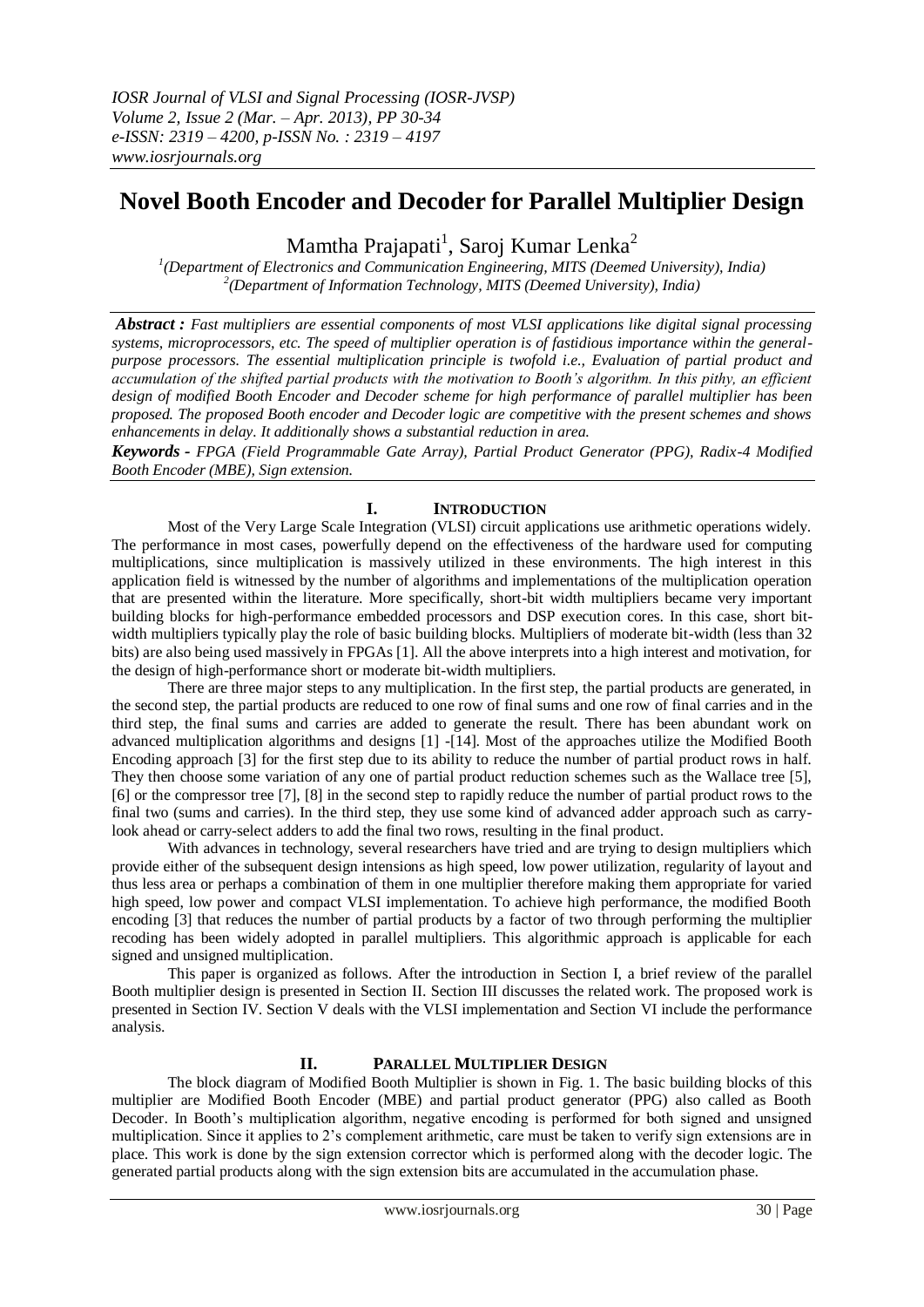

Fig. 1: Block Diagram of Modified Booth Multiplier.

The drawbacks of the conventional Booth algorithm [2] are overcome by processing 3 bits at a time during recoding in [3]. The modified Booth algorithm is also known as Booth 2 algorithm or Modified radix-4 Booth algorithm. It is a well-known algorithm as it reduces the number of partial products by about a factor of two. To Booth recode the multiplier term, we consider the bits in blocks of three, such that each block overlaps the previous block by one bit as shown in Fig. 2. Grouping starts from the LSB, and the first block use only two bits of the multiplier (since there is no previous block to overlap):

$$
\underbrace{Y_7 \quad Y_6 \quad Y_5 \quad Y_4 \quad Y_3 \quad Y_2 \quad Y_1 \quad Y_0 \quad Y_1}_{\bullet}
$$

Fig. 2: Grouping bits of the multiplier term for modified Booth recoding.

The least significant block uses only two bits of the multiplier, and assumes a zero for the third bit. The overlap is necessary to know the sign of the last block, as the MSB bit acts like a sign bit. We then consult the Table 1, to decide what the encoding will be. Since the LSB of the first block is always assumed to be 0, there is never a negative partial product for the least significant block.

| $\mathbf{Y}_{2i+1}$ | $Y_{2i}$ | $Y_{2i-1}$ | Operation |
|---------------------|----------|------------|-----------|
|                     |          |            |           |
|                     |          |            | $+X$      |
|                     |          |            | $+X$      |
|                     |          |            | $+2X$     |
|                     |          |            | $-2X$     |
|                     |          |            | $-X$      |
|                     |          |            | $-X$      |
|                     |          |            |           |

Table 1: Modified booth recoding for each of the possible values [3]

# **2.1 Booth Decoder**

Booth Decoder is designed to produce the partial products by multiplying the multiplicand, X by 0, 1, - 1, 2 or -2. The output of MBE acts as the selection inputs to the partial product generator. The partial products on each row are obtained as 1's complement numbers for negative encoding. To obtain the 2's complement number, '1' is to be added at the LSB of the obtained partial product. This operation is performed in the accumulation phase. Each partial product row is placed 2-bits to the left with respect to the previous row.

# **2.2 Sign extension Corrector**

In Booth's multiplication algorithm, negative encoding is performed for both signed and unsigned multiplication. The reason for dealing with signed numbers incorrectly is the absence of sign bit expansion. When bit 7 of the multiplicand  $X(X_7)$  is zero (unsigned number) and  $Y_{2i+1}$  is equal to one, then sign E will have one value (become signed number of resulted partial products). It is the same when the bit 7 of the multiplicand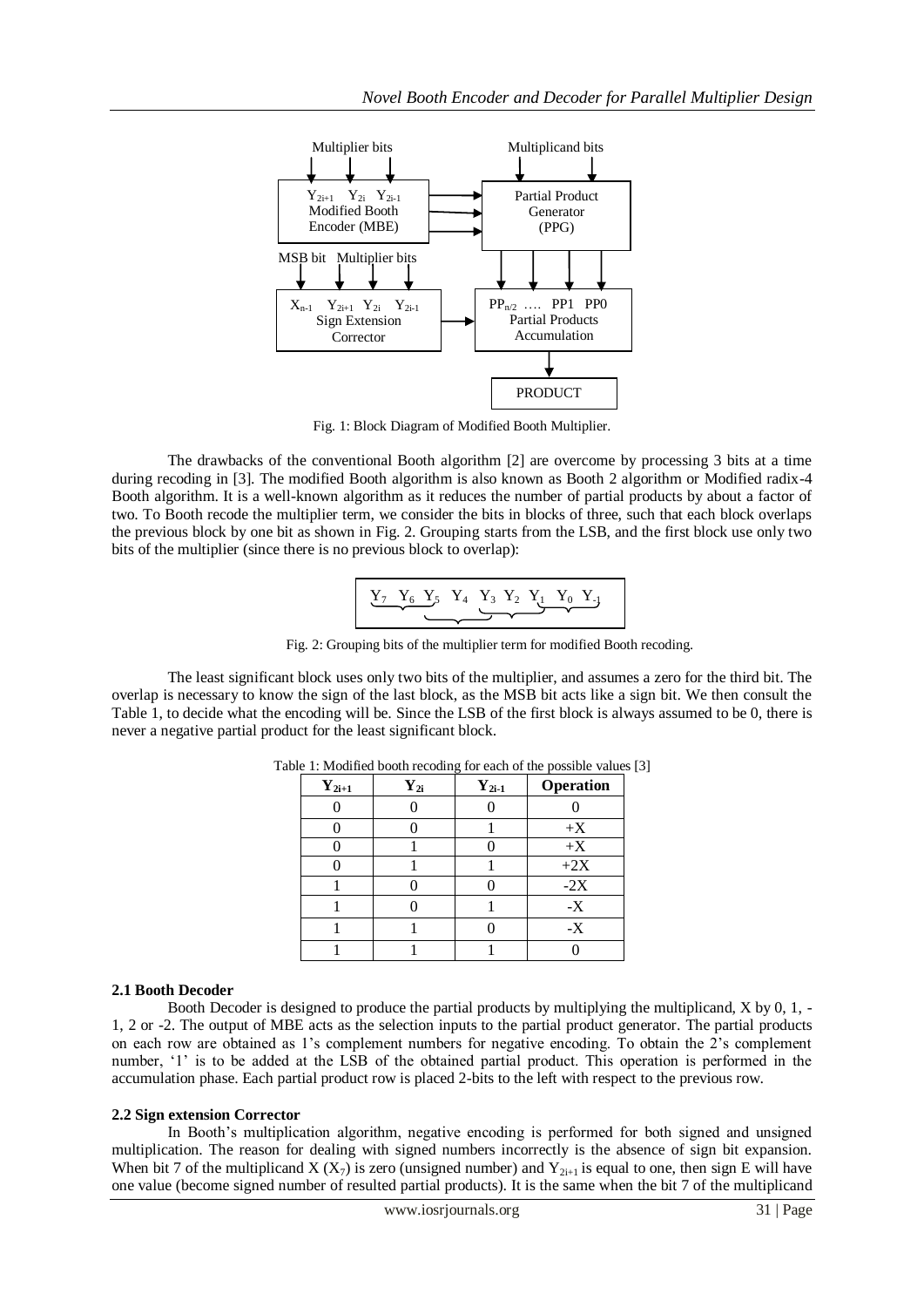$X(X_7)$  is one (signed number) and  $Y_{2i+1}$ , is equal to zero, the sign E will have a new value. However, when both the value of  $X_7$  and  $Y_{2i+1}$  are equal either to zero or one, the sign E will have a value zero (unsigned number). In the case, when all three bits of the multiplier value  $Y_{2i+1}$ ,  $Y_{2i}$  and  $Y_{2i-1}$  are equal to zero or one, the sign E will direct have a zero value independent of the  $X_7$  value. In this brief, the focus is on the first step (i.e., Modified Booth encoder and decoder) to reduce the area and delay of multipliers, as the MBE and PPG block occupy onethird part of the complete multiplier architecture shown in Fig. 1.

#### **III. RELATED WORK**

Two different Booth encoder and decoder schemes are evaluated here for their distinct unique features. Goto introduced a sign-select Booth encoder with four output signals [4]. In the usual encoder, only *neg* is generated which represents the negative partial products. In Goto's sign-select encoder, an extra control signal  $PL_j$  is added to represent the selection of positive partial product.  $PL_j$  and  $M_j$  become active when the partial product is positive and negative, respectively. The  $\hat{X}_i$  and  $\hat{Z}X_i$  signals show whether or not the partial product is doubled.



The sign-select booth encoder uses many inverters to reduce the delay imbalances but the area occupied is large. This scheme is represented as the *Scheme\_1*. Fig. 3 illustrates the simplified PPG than the one presented in [4]. The simplicity of this circuit leads to smaller area usage. The second scheme represented as the *Scheme* 2 was proposed in [9] by Yeh. In this scheme the modified Booth encoder produces four output signals namely *neg, X1\_b, Z* and *X2\_b.* In this scheme, the *neg* bit is as the input multiplier bit Y<sub>2i+1</sub>. So, the encoder generates the three signals *X1\_b, X2\_b* and *Z.* The *Z* signal makes the output zero to compensate the incorrect *X2\_b* and *neg* signals. The PPG proposed in [9] is the improved form of the PPG proposed by Fried in [14]. The PPG in [9] has the same speed performance as of that in [14] but occupies moderate area.

#### **IV. PROPOSED WORK**

As the focus is on high performance in terms of delay and area of the modified Booth encoder and PPG block of the parallel Multiplier, the proposed Encoding and PPG scheme when put in the structure presented in Fig. 5 generates the partial products with less delay and occupies a moderate area when compared to the above discussed schemes. The proposed modified Booth encoding table is shown in Table 2. In the *Proposed scheme*, the *neg* signal is same as the input bit Y<sub>2i+1</sub>. The signals *one* and *two* are generated as shown in Fig. 4a. The signal *cor* in the modified Booth encoding table is the correction bit used to compensate the incorrectness of the signal *two.* The PPG is designed using two multiplexers and an XOR gate as shown in Fig. 4b.



Fig. 4a: Proposed Modified Booth Encoder.



Fig. 4b: Proposed Booth Decoder.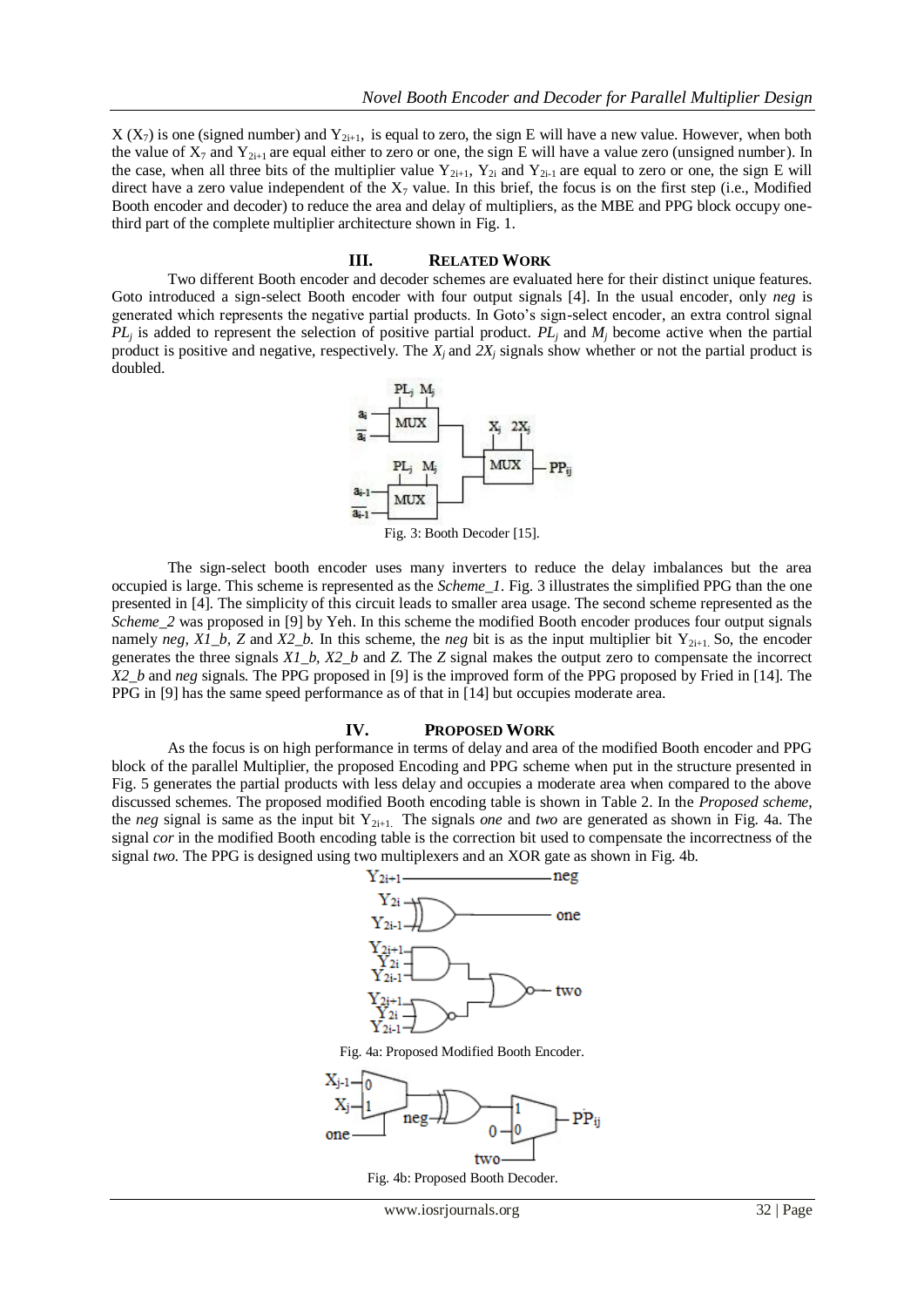| $\mathbf{Y}_{2i+1}$ | $Y_{2i}$ | $Y_{2i-1}$ | neg | one | two | cor |
|---------------------|----------|------------|-----|-----|-----|-----|
|                     | 0        | 0          |     | 0   | 0   |     |
| 0                   |          |            |     |     |     |     |
| 0                   |          | 0          |     |     |     |     |
| 0                   |          |            |     | 0   |     |     |
|                     |          | 0          |     | 0   |     |     |
|                     |          |            |     |     |     |     |
|                     |          |            |     |     |     |     |
|                     |          |            |     |     |     |     |

It is to be observed that in Fig. 4b; in the second multiplexer one of the input is '0' instead of the signal *cor* to compensate the incorrectness of signal *two*. The desired functionality is obtained by using the bit '0', thereby reducing the area overhead of generating the signal *cor*. This novel Encoder and decoder perform better in terms of speed and the gate count is also reduced when compared to the schemes discussed in the previous section.

### Table 2: Proposed modified booth encoding.

### **V. VLSI IMPLEMENTATION**

The structure shown in Fig. 5 is designed using VHDL for the existing schemes and the proposed scheme. The implementation i.e., Synthesis and Simulation are performed on Xilinx 9.1 ISE. The device used is XC2S100-5TQ144 of family Spartan-II FPGA. If the multiplicand or the multiplier is a signed number then it is first converted to 2's complement form and then the recoding is performed by using modified Booth encoder.

Area analysis is done by analyzing the parameters like no. of 4-input LUTs (FPGA function generators), no. of occupied slices and the total equivalent gate count which are obtained in the design summary upon implementing the design, as shown in Table 3 and Table 4.



Fig. 5: Structure for generating the partial products.

Table 3: FPGA Resource Utilization For MBE Schemes For Spartan-II (Package: tq144, Speed Grade: -5)

| <b>Schemes</b>     | <b>Delay</b><br>(ns) | No. of<br>4-<br>input<br>LUT's | No. of<br>occupied<br>slices | <b>Total</b><br>equivalent<br>gate count |
|--------------------|----------------------|--------------------------------|------------------------------|------------------------------------------|
| Scheme 1           | 10.134               |                                |                              | 30                                       |
| Scheme 2           | 9.884                |                                | 2                            | 24                                       |
| Proposed<br>scheme | 9.884                |                                |                              | 18                                       |